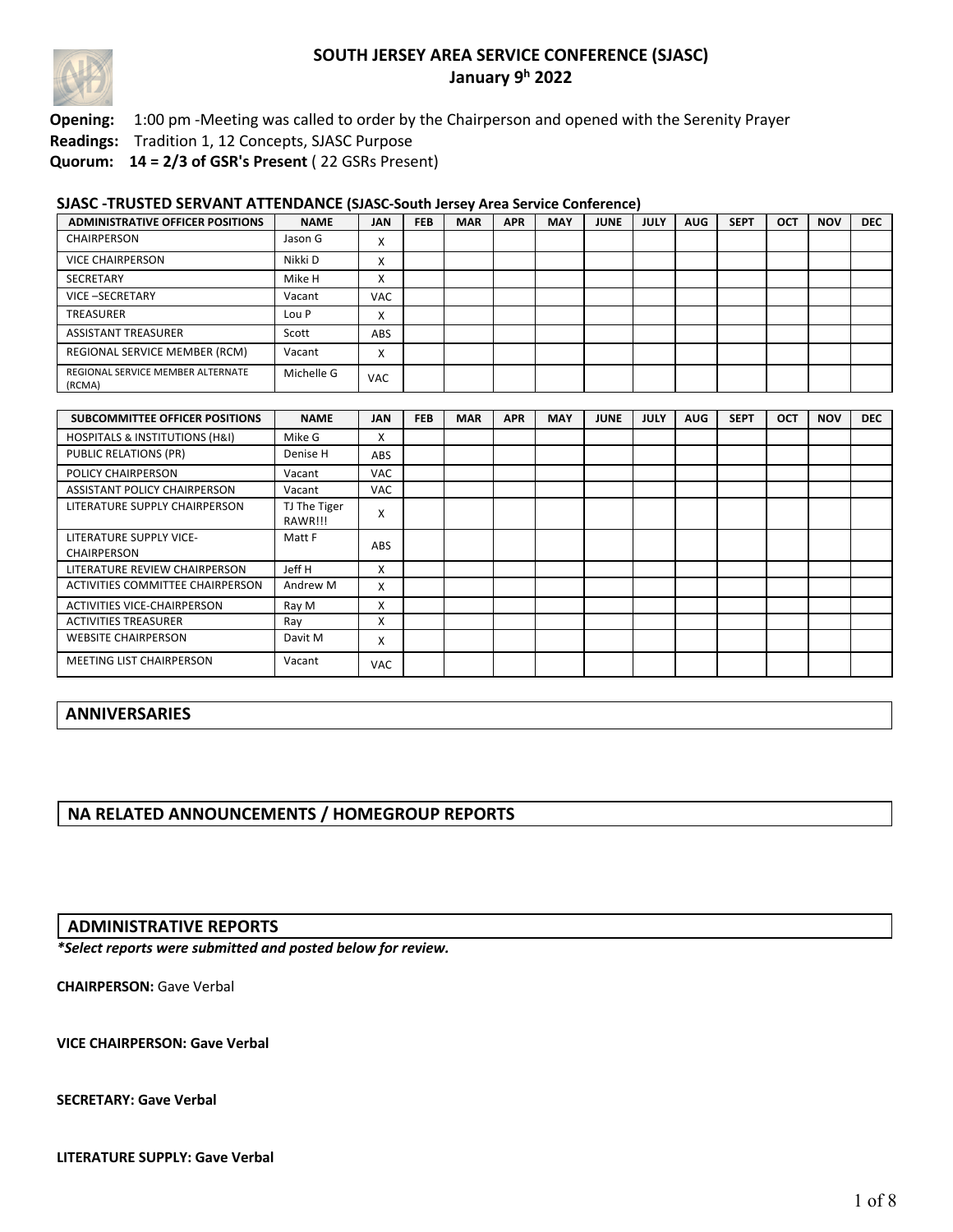

**Opening:** 1:00 pm -Meeting was called to order by the Chairperson and opened with the Serenity Prayer **Readings:** Tradition 1, 12 Concepts, SJASC Purpose **Quorum: 14 = 2/3 of GSR's Present** ( 22 GSRs Present)

**TREASURER: Gave Verbal**

**RCM: Vacant**

**RCMA: Gave Verbal**

#### **SUBCOMMITTEE REPORTS**

#### **HOSPITALS & INSTITUTIONS**: **H&I Subcommittee of South Jersey Area of NA is looking for new members to fill 2021**

**commitments.** We have 2 open woman's and one male commitment to fill immediately! The minimum clean time requirement is six months clean. Must have an NA sponsor, NA Home Group, and must be off all drug replacement therapies, including the Vivitrol shot. We currently have 28 active members Serving 6 facilities. Out of our 30 commitments we are only serving 11, 10 in-person and 1 virtually. Maryville who holds 16 commitments reached out to myself on 12/8/21 has a Covid-19 outbreak and is not allowing outside meetings until further notice. Pyramid who hold 4 commitments is allowing positive Covid-19 clients to remain in the building, we suspended this commitment until we can vote on ths at are upcoming subcommittee on 1/16/22. We will be having reallocation at our next subcommittee meeting, we haven't had re-allocation since January 2021 due to the pandemic.

Thanks for allowing me to serve. Mike G

#### **PUBLIC RELATIONS: Absent**

#### **POLICY CHAIRPERSONV: Vacant**

**LIT REVIEW**: Hello everyone I am a grateful recovering addict my name is Jeff. South Jersey Area Lit Review Sub Committee meets the 2<sup>nd</sup> Sunday of every month at 3 pm on the Zoom Platform the meeting ID is 848-0773-7900. Like I reported the last time we meet World Service has released the approval draft for the SPAD book on PDF and the have printed draft copies available for \$10.00 through the na.org products store. Lit supply has informed me that they ordered in some copies for special purchase with your normal HG lit orders please see TJ R or Matt F for more info on ordering a copy through the SJASC. Last month at the committee meeting the committee split us the SPAD book into 3 sections for each of our members to review so that collectively we can come to a consensus on how the over all project turned out. As a committee we plan to continue that process and are looking to put together a joint event sometime in March around the SPAD project. Once planning for that comes together, we will have flyers sent over to the web page promptly. Lastly, we encourage all members to bring awareness to their respective groups as this book will be the only motion entertained at this year's interim virtual WSC. That is all I have to report at this time thank you for allowing me to serve.

#### **ACTIVITIES CHAIRPERSON: Gave Verbal**

**ACTIVITIES TREASURER**: Gave Verbal

**WEBSITE CHAIRPERSON: Gave Verbal**

**MEETING LIST CHAIRPERSON**: Vacant

### **OLD BUSINESS**

**Motion 12.21.01 – Motion:** To meet in January at the Gloucester City Facility and by hybrid online. **Intent:** To be able to have SJASC meet in person.

**Motion made by Melissa K GSR Get to the point. 2nd by Sam M GSR Take 5**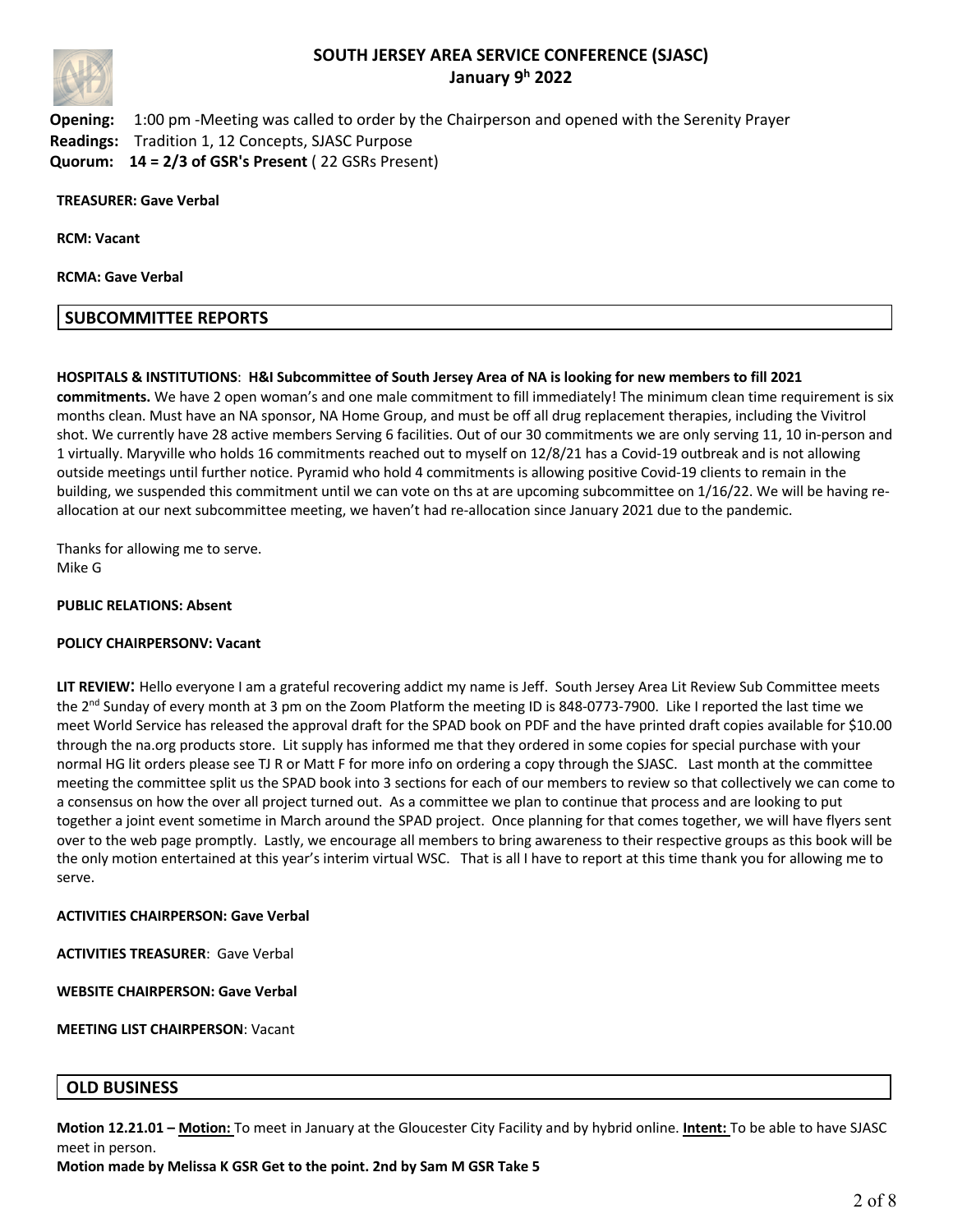

**Opening:** 1:00 pm -Meeting was called to order by the Chairperson and opened with the Serenity Prayer **Readings:** Tradition 1, 12 Concepts, SJASC Purpose **Quorum: 14 = 2/3 of GSR's Present** ( 22 GSRs Present) **Result: Motion Passed**

**Motion 12.21.02 – Motion: To put into effect the new updated lit review policy**. I**ntent:** To bring the subcommittee online with current policies **\*\*SEE ATTACHED\*\* Motion made by Jeff H Lit Review Chair 2nd by Melissa K GSR Get to the point Result: Tabled to new business at February SJASC**

### **NEW BUSINESS**

**Motion 1.22.01 – Motion:** To meet in Febuary at the Gloucester City Facility and by hybrid online. **Intent:** To be able to have SJASC meet in person. **Motion put on the floor. Result: Motion Passed**

### **ELECTIONS**

**Chairperson Nikki D**

**Vice-Chairperson Lou E**

**Secretary Mike H**

### **Vice Secretary**

The Vice Secretary works closely with the Secretary sharing many responsibilities. The duties shall include attendance at all Area Services and other various duties shared with the Secretary. Qualifications:

- 1. Willingness to serve
- 2. Minimum 6 months continuous clean-time
- 3. Prior service experience in NA
- 4. A working knowledge of the Twelve Steps, Twelve Traditions and Twelve Concepts of NA
- 5. General office or secretarial skills and access to a computer.
- 6. Must have a Home Group within the South Jersey Area (# 03-11-01)

#### Duties:

- 1. Assist the Secretary in keeping accurate minutes of each ASC meeting.
- 2. Assist the Secretary in typing and distributing minutes as well as an agenda for the next conference to all ASC participants within ten days following each meeting of the SJASC.
- 3. Assist the secretary in taking roll at each meeting.
- 4. Shall perform the duties of the Secretary in the absence of the Secretary
- 5. Trains to become the Secretary

#### Term:

This is a one (1) year commitment with a two (2) term limit.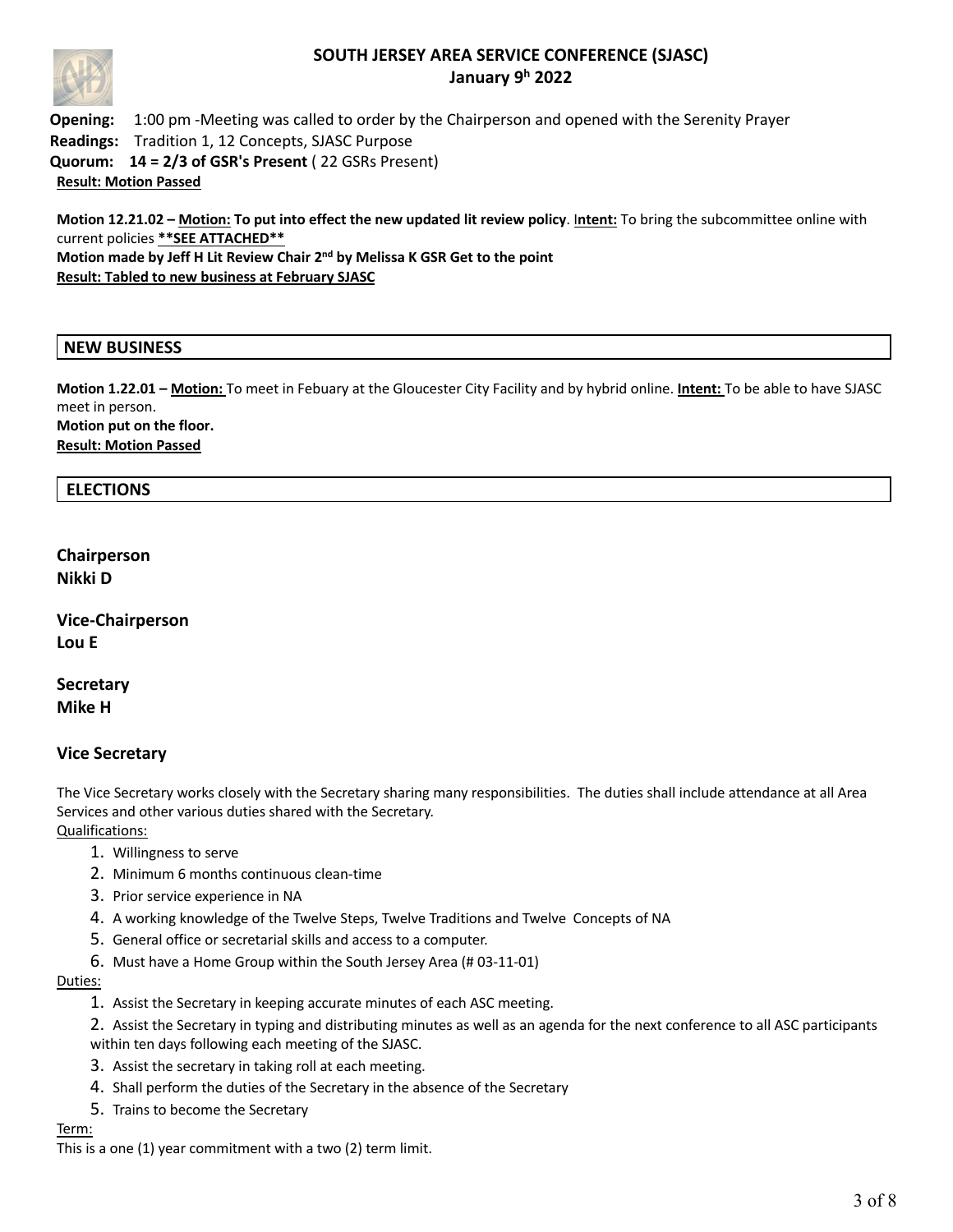

**Opening:** 1:00 pm -Meeting was called to order by the Chairperson and opened with the Serenity Prayer **Readings:** Tradition 1, 12 Concepts, SJASC Purpose **Quorum: 14 = 2/3 of GSR's Present** ( 22 GSRs Present) **Treasurer Lou P**

**Area Assistant Treasurer Scott**

**Regional Service Member (RCM) Michelle G**

## **Regional Service Member Alternate**

The RCM Alternate works closely with the RCM sharing many responsibilities.

Qualifications:

- 1. Willingness to give time and resources to the job
- 2. Minimum 2 years continuous clean time
- 3. Prior service experience in a home group or at Area level.

4. A working knowledge of the Twelve Steps, Twelve Traditions and Twelve Concepts of N.A. 5. Must have a Home Group within the South Jersey Area (# 03-11-01)

Duties:

- 1. Attend all Regional service conferences and Area conferences
- 2. Attend ASC monthly
- 3. Assist RCM in their duties
- 4. Serves on one Regional Committee
- 5. Trains to become RCM
- 6. In the absence of the RCM, the alternate RCM shall perform the duties of the RCM

T erm:

This is a one (1) year commitment with a two (2) term limit

### **Hospitals and Institutions Committee (H&I) Chairperson Mike G**

### **Public Information Committee (P.I.) Chairperson**

P.I. is informing the public about recovery through the Twelve Steps and Twelve Traditions of Narcotics Anonymous. The purpose of the P.I. Committee is to provide community awareness of what N.A. is, as well as how, when and where we are available. Within the bounds of our Twelve Traditions, the P.I. committee carries the message of recovery through billboards, bumper stickers, posters, radio and T.V., public service announcements (PSA). These, in most cases, carry the Regional help line phone number. Our attraction will not work if no one knows we exist. The P.I. Chairperson will also facilitate the SJASC's participation with the Regional help line.

Qualifications:

- 1. Willingness and desire to serve
- 2. Minimum 2 years continuous clean time
- 3. Prior service experience in N.A. (#12-16-01)

4. A working knowledge of the Twelve Steps, Twelve Traditions and Twelve Concepts of N.A. 5. Must have a Home Group within the South Jersey Area (# 03-11-01)

#### Duties:

1. Carry the message of recovery through billboards, bumper stickers, posters, radio and T.V. PSA's. 2. To provide community awareness of what N.A. is, as well as how, when and where we are available. 3. Will also facilitate the SJASC's participation with the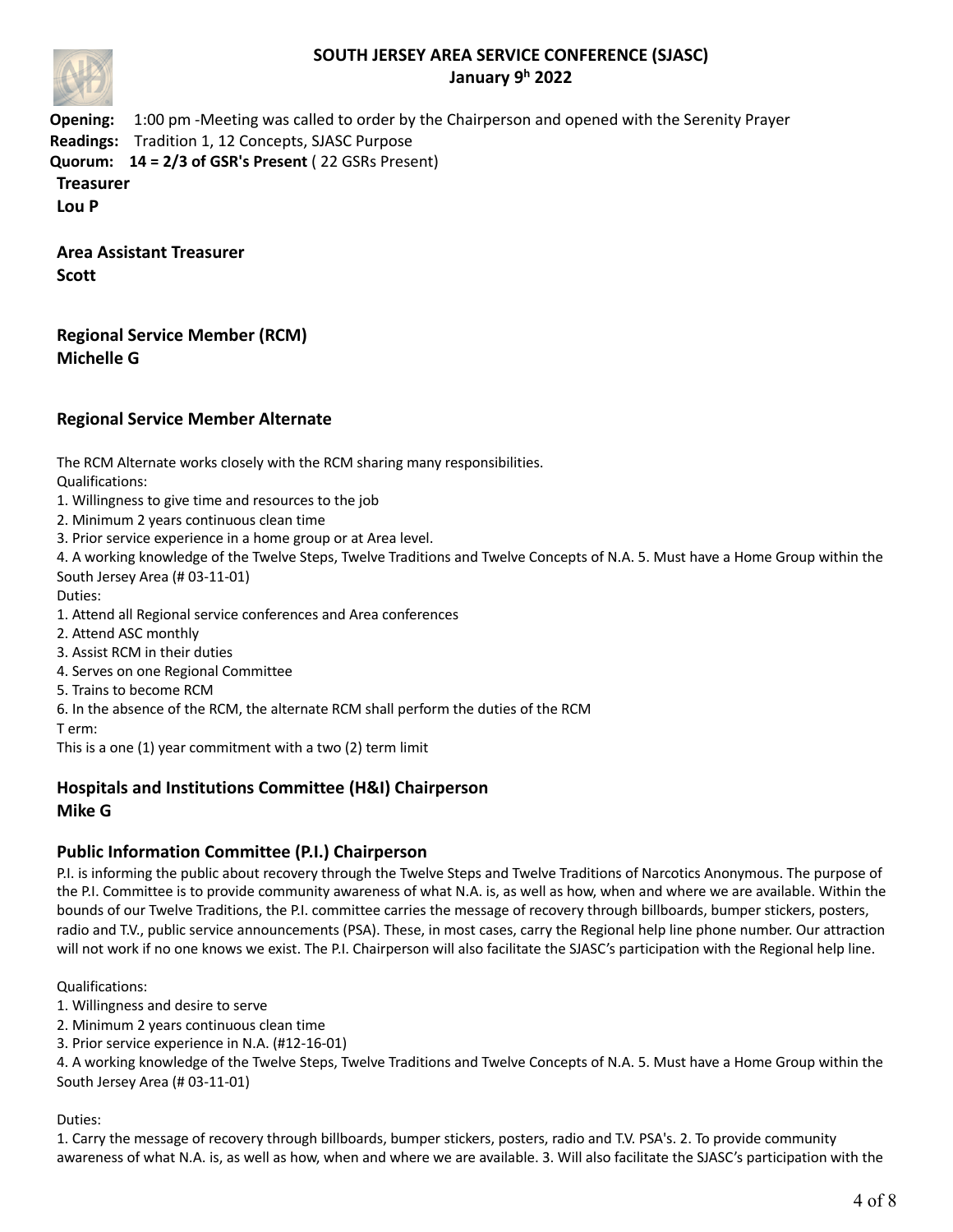

**Opening:** 1:00 pm -Meeting was called to order by the Chairperson and opened with the Serenity Prayer

**Readings:** Tradition 1, 12 Concepts, SJASC Purpose

## **Quorum: 14 = 2/3 of GSR's Present** ( 22 GSRs Present)

Regional help line.

- 4. To enforce Regional guidelines for removal of Help-line volunteers.
- 5. To send Greater Camden Area meeting lists with SJASC PI mailings.
- 6. To hold Regional Help-line workshops periodically, but no less than annually
- 7. Represents the SJASC to the Regional PI Committee Meeting
- 8. Hold key to SJASC post office box.
- 9. Presents a neatly written or typed report to the SJASC monthly
- 10. Must secure a public place to hold regularly scheduled subcommittee meetings.
- 11. Is responsible for the security and maintenance of the overhead projector. (#12-12-07)

T erm:

This is a one (1) year commitment with a two (2) term limit

### **Policy Chairperson Jason G**

### **Assistant Policy Chairperson**

The Assistant Policy Chairperson works closely with the Policy Chair, assisting in their duties and learning the responsibilities of that commitment.

Qualifications:

- 1. Willingness to serve
- 2. Minimum one year continuous clean time
- 3. Prior service experience in NA
- 4. A working knowledge of the Twelve Steps, Twelve Traditions and Twelve Concepts of N.A
- 5. Leadership qualities as defined in the fourth concept
- 6. General office and clerical skills
- 7. Must have a Home Group within the South Jersey Area (# 03-11-01)

### Duties:

- 1. Assists the Policy Chair in the maintenance of the operating guidelines as well as the subcommittee guidelines
- 2. Attends ASC in its entirety each month
- 3. Acts as Policy Chair in the absence of the Policy Chair

#### Term:

This is a one (1) year commitment with a two (2) term limit.

Presents a neatly written or typed report to the SJASC monthly

### **Meeting List Chairperson**

#### Qualifications:

- 1. Willingness and desire to serve
- 2. Minimum one year continuous clean time
- 3. Working knowledge of the 12 Steps, 12 Traditions and 12 Concepts of NA
- 4. Leadership qualities as defined in the fourth Concept
- 5. Must have a Home Group within the South Jersey Area (# 03-11-01)

### Duties:

- 1. Update and print new meeting lists every two months, as many as needed
- 2. Present quarterly budget to the ASC as to the cost (i.e., proofing, printing) of next update
- 3. Present a written and oral report at each ASC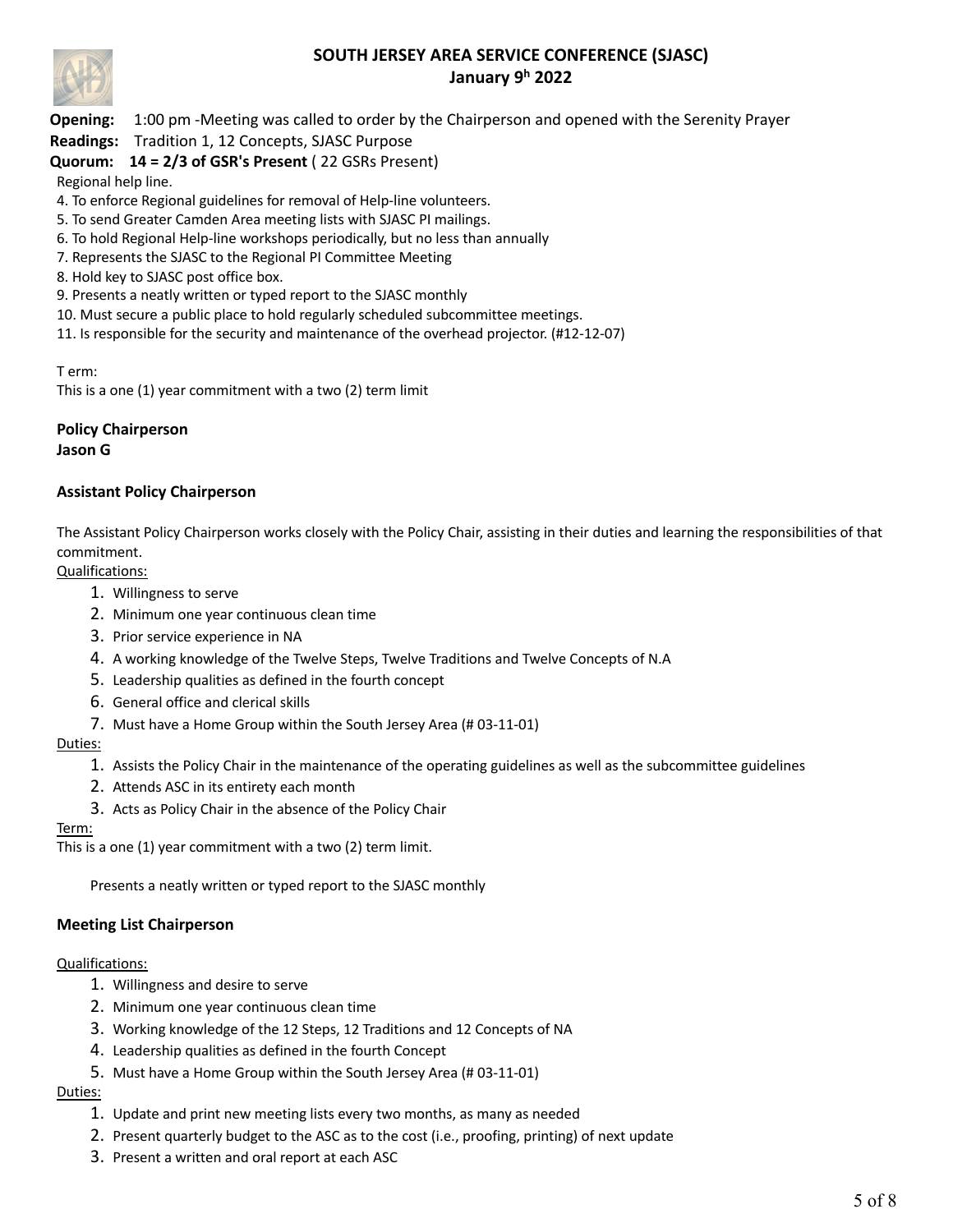

**Opening:** 1:00 pm -Meeting was called to order by the Chairperson and opened with the Serenity Prayer

**Readings:** Tradition 1, 12 Concepts, SJASC Purpose

## **Quorum: 14 = 2/3 of GSR's Present** ( 22 GSRs Present)

4. Pick up meeting lists and deliver them to Literature Supply Chairperson after each printing and prior to the next ASC

5. On a monthly basis, coordinate meeting list updates with both the RCMA and Website Chair so as to maintain the accuracy of both the SJ website and the Regional Meeting List

6. Presents a neatly written or typed report to the SJASC monthly

Term: This is a one (1) year commitment with a two (2) term limit.

**Literature Supply Committee Chairperson TJ The Tiger**

**Literature Supply Committee Vice Chairperson Matt F**

**Literature Review Committee Chairperson Jeff H**

**Activities Committee Chairperson Andrew M**

**Activities Vice Chair Person Ray M**

**Activities Treasurer Raymond**

**Website Subcommittee Chairperson Davit M**

## **Meeting List Chairperson**

Qualifications:

1. Willingness and desire to serve

2. Minimum one-year continuous clean time

3. Working knowledge of the 12 Steps, 12 Traditions and 12 Concepts of NA 4. Leadership qualities as defined in the fourth Concept 5. Must have a Home Group within the South Jersey Area (# 03-11-01)

Duties:

1. Update and print new meeting lists every two months, as many as needed

- 2. Present quarterly budget to the ASC as to the cost (i.e., proofing, printing) of next update
- 3. Present a written and oral report at each ASC
- 4. Pick up meeting lists and deliver them to Literature Supply Chairperson after each printing and prior to the next ASC
- 5. On a monthly basis, coordinate meeting list updates with the Website Chair so as to maintain the accuracy of the SJ website.
- 6. Presents a neatly written or typed report to the SJASC monthly

T erm:

This is a one (1) year commitment with a two (2) term limit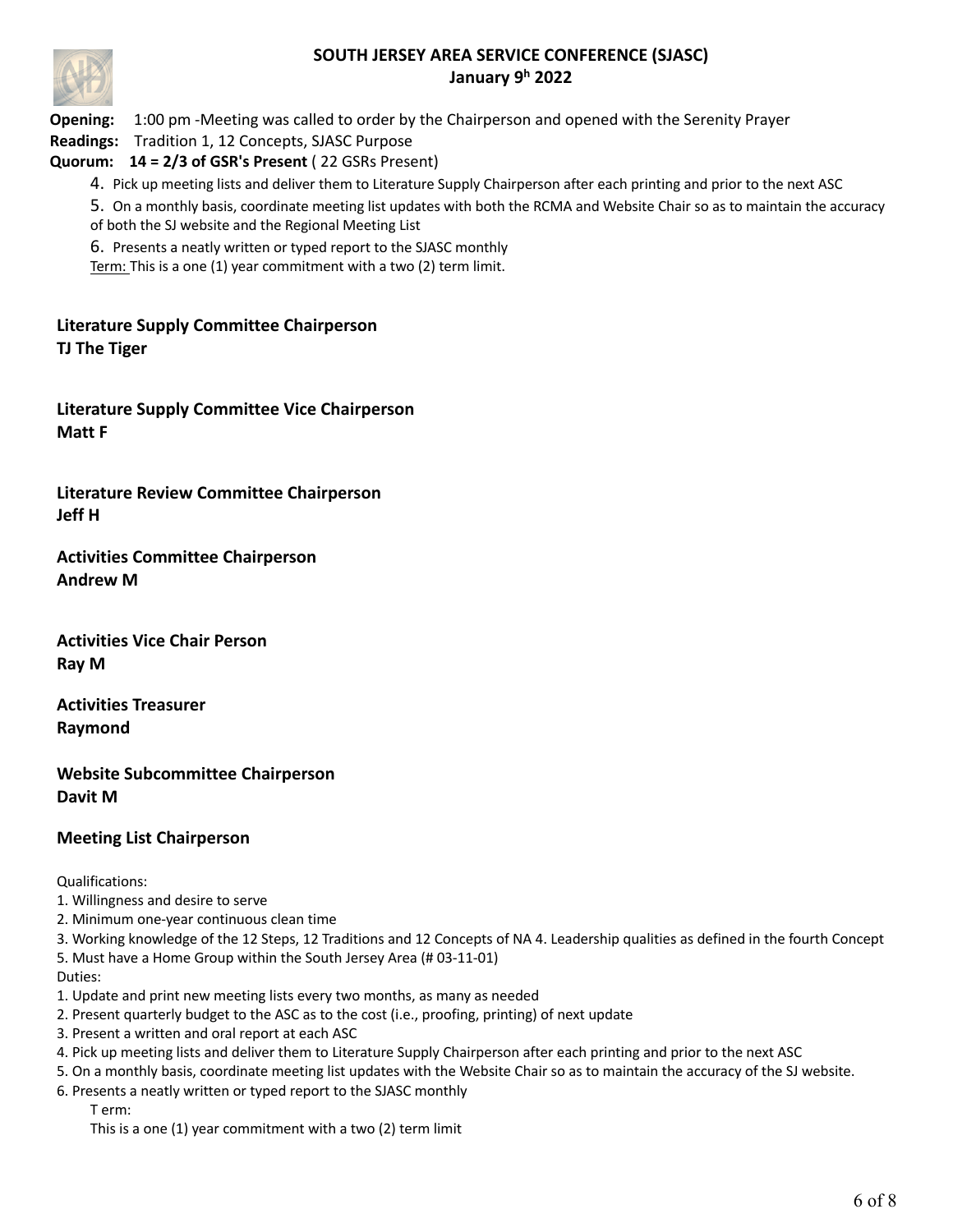

**Opening:** 1:00 pm -Meeting was called to order by the Chairperson and opened with the Serenity Prayer **Readings:** Tradition 1, 12 Concepts, SJASC Purpose **Quorum: 14 = 2/3 of GSR's Present** ( 22 GSRs Present)

### **\*\*South Jersey Area of Narcotics Anonymous Literature Review Policy\*\***

Written: November 2021 Approved by SJASC: ?? Chair Person requirements: 2 years Clean Working knowledge of 12 steps, 12 traditions, and 12 concepts Willingness to serve Must be voted into this position at the SJASC through nomination and or volunteering. Chair Person Duties: Locate and secure a monthly meeting place to hold regular sub-committee meetings (either in person or online) Research and bring any info for new literature projects that world services maybe working on at a given time to the regular subcommittee meeting. Keep an archive book of all area writing submissions collected and worked on with the sub-committee to be passed down from chairperson to chairperson for a historical record. All writing submission, review, and input submission should be coordinated by the chair and funneled through the given portals for any particular project to World Literature Committee on na.org. Chairperson should plan and hold at least 1 yearly event tradiontaly co-hosted with the Activities Committee to help inform members about current fellowship literature projects. "Minimum 1 event annually but not limited" During CAR cycle years where there is any new literature to be voted on the chairperson should organize a  $2^{nd}$  event geared towards information and awareness of any new literature to be voted on in a given Conference agenda report. (Suggested ideas for events: Speaker Jams, Workshops either writing or reviewing new literature) To hold an annual policy review during the month of June annually. Expenditure Budget: All funds that maybe required for this committee would need a motion and  $2^{nd}$  with a GSR approval to follow at the monthly ASC for the South Jersey Area of Narcotics Anonymous. Sub-Committee position: Secretary: 30 days clean Willingness to serve Duties: To keep a written record of monthly sub-committee meetings Assist the Chair in the collection and archiving of any area new literature submissions for archive book.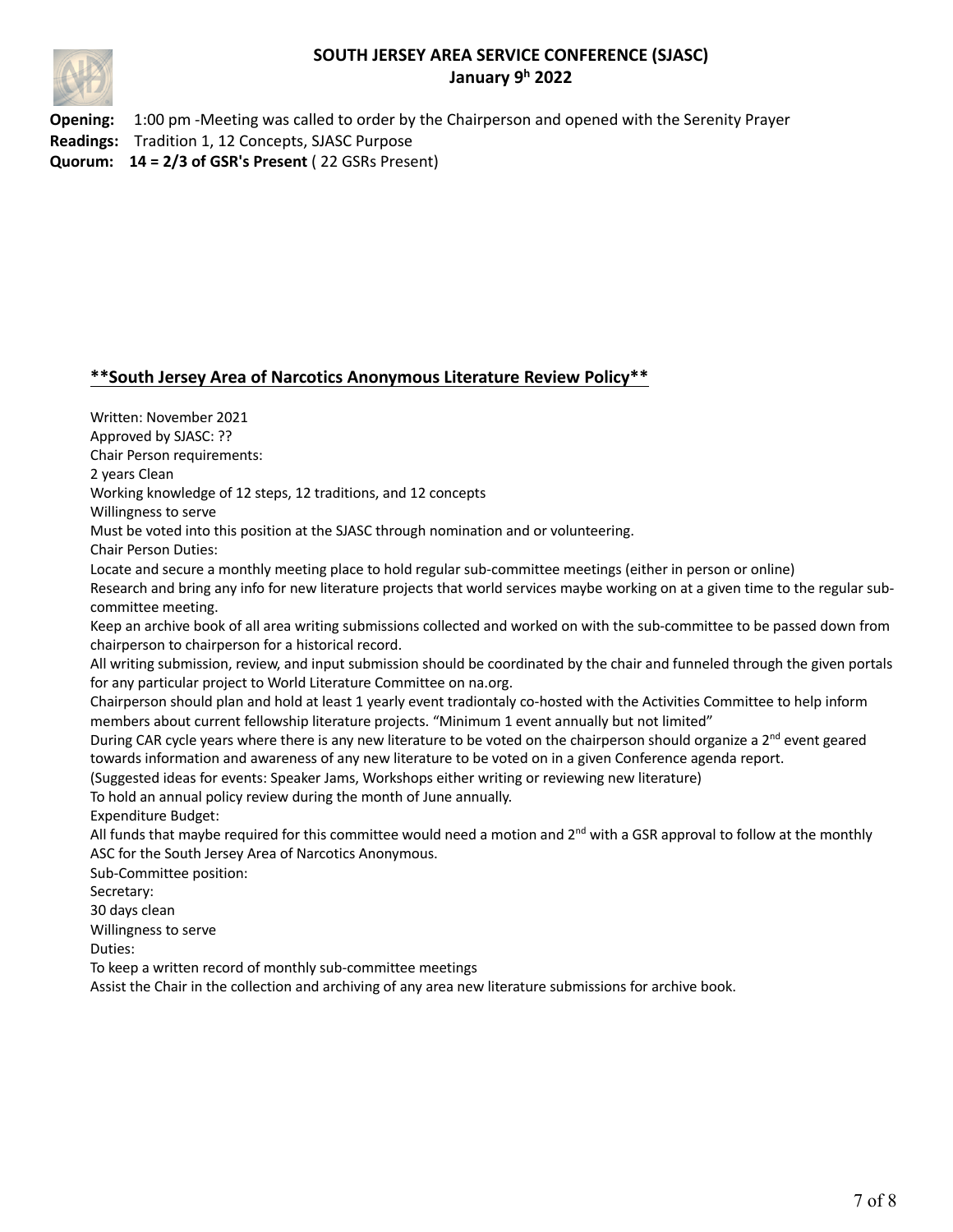

**Opening:** 1:00 pm -Meeting was called to order by the Chairperson and opened with the Serenity Prayer **Readings:** Tradition 1, 12 Concepts, SJASC Purpose **Quorum: 14 = 2/3 of GSR's Present** ( 22 GSRs Present)